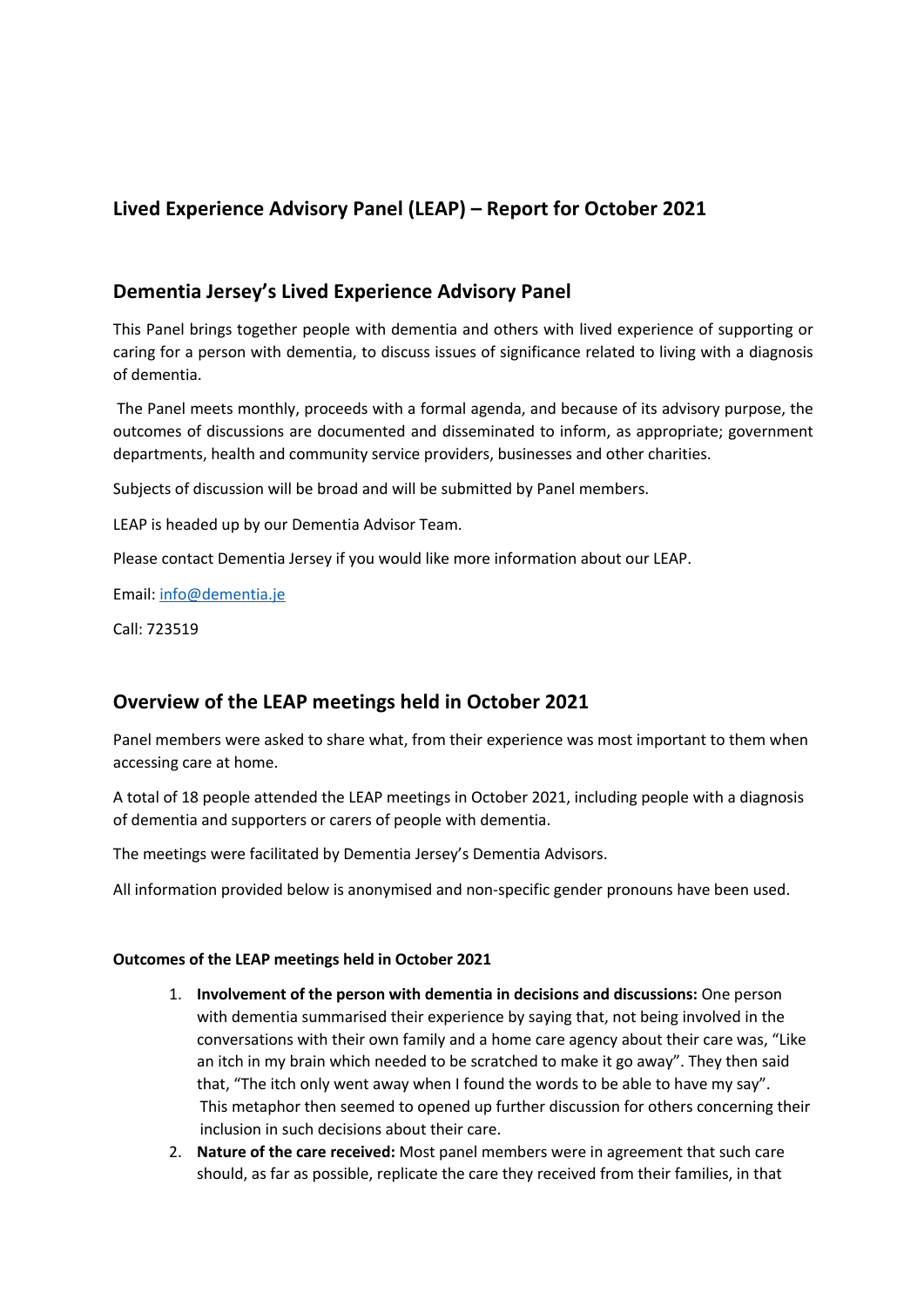they should be able to trust the carers implicitly, the care options and provisions should be flexible and suit the needs of the person with dementia and the family carer, and what was available should be of help both the person with dementia and the family carer.

- 3. **Timing of help for family carers and the person with dementia:** The Panel were in agreement that accessing care should be 'timely' and not before it was needed. Some carers developed this by saying that they as carers felt help was needed well before the person with dementia did. This meant that there was no help or support from any health care providers to support them and help them manage the difficulties they experienced looking after a person with dementia. Others agreed that such help would have been beneficial.
- 4. **Continuing engagement with hobbies and activities:** There was a consensus of opinion that care agencies should be able and willing to provide care that enabled the person with dementia to continue to engage with their usual preferred activities and hobbies (basic mechanics, decorating, gardening were mentioned) and some panel members with dementia felt that they were being prevented from doing the things they wanted to do because the carer "just wanted to keep them safe". Other similar comments followed on from this.
- 5. **Continuity of care:** The Panel highlighted the fact that continuity in the carers attending was essential as this facilitated a relationship "bond" to develop between the family, the person with dementia and the professional carer, which was considered essential. This might mean that only a small team of carers would be allocated to each client. Most Panel members said that in their experience, this was not what happened. Panel members said that they were often informed that the agency was short-staffed (precovid, during and post covid restrictions). Concerns were expressed that the person with dementia was more stressed when receiving care from someone unfamiliar to them.
- 6. **Training and experience of professional carers:** The apparent lack of training and experience of staff was a recurring theme, with all family carer panel members being concerned that this was lacking. Conversations around this subject continued with members' experiences being that professional carers did not seem to be aware of, or interested in, their client's 'history' and that more generally care did not seem to be person-centred. Some Panel members said they had chosen certain care agencies because they had described their services as person-centred. Some panel members said they were particularly concerned about the apparent lack of training in personal care and that some professional carers lacked experience and said they did not have any specific qualifications in working with people with dementia.
- 7. **Concerns about being discriminatory**: Panel members expressed their apprehension in being specific in their requests concerning the gender and nationality of the carer. Some felt it was extremely important that a carer should be of the same gender as the person with dementia, and others that it was essential a carer spoke excellent English without a strong accent because of their relative's difficulty with language caused by dementia and the dis-inhibition often associated with dementia. However they did not feel able to express this concern to agency staff. Panel members felt it would be helpful if care agencies welcomed such conversations and initiate them.